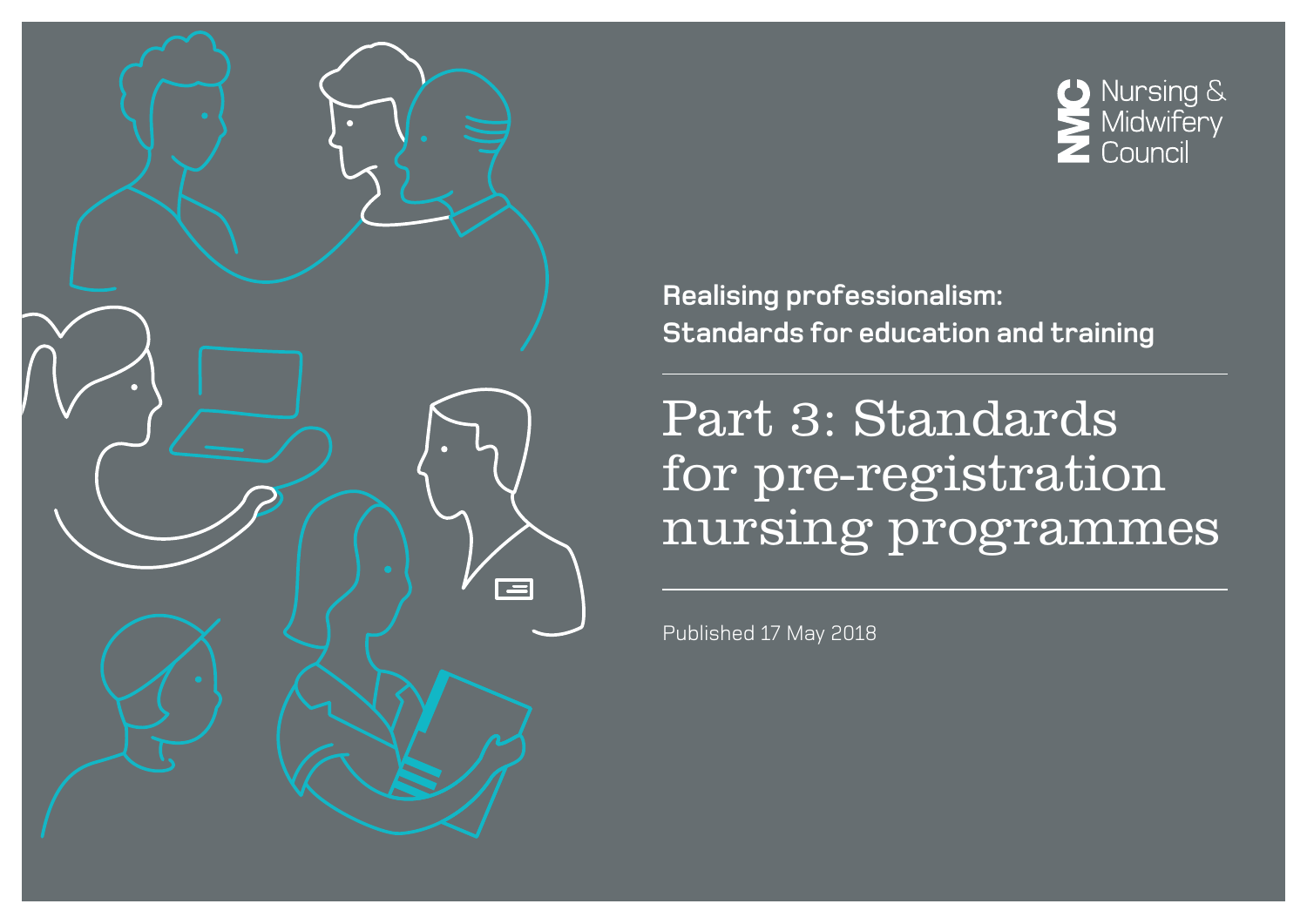# About these standards

Realising professionalism: *Standards for education and training* includes the *Standards framework for nursing*<sup>1</sup>  *and midwifery education*, *Standards for student supervision and assessment*, and programme standards specific to each approved programme.



Our *Standards for education and training* are set out in three parts:

## **[Part 1: Standards framework for nursing and](http://www.nmc.org.uk/Education-framework)  [midwifery education](http://www.nmc.org.uk/Education-framework)**

## **[Part 2: Standards for student supervision](http://www.nmc.org.uk/Student-supervision-assessment)  [and assessment](http://www.nmc.org.uk/Student-supervision-assessment)**

## **Part 3: Programme standards**

- [Standards for pre-registration nursing education](http://www.nmc.org.uk/Programme-standards-nursing)
- Standards for pre-registration nursing associate education
- [Standards for prescribing programmes](http://www.nmc.org.uk/Programme-standards-prescribing)

These standards help nursing and midwifery [students](#page-17-0) achieve the NMC proficiencies and programme outcomes. All nursing and midwifery professionals must practise in line with the requirements of T[he Code,](https://www.nmc.org.uk/standards/code/) the professional standards of practice and behaviour that nurses, midwives and nursing associates are expected to uphold.

 $<sup>1</sup>$  We have used the phrase 'nursing' in this document to apply to the work of</sup> nurses and nursing associates. Nursing associates are a distinct profession with their own part of our register, but they are part of the nursing team.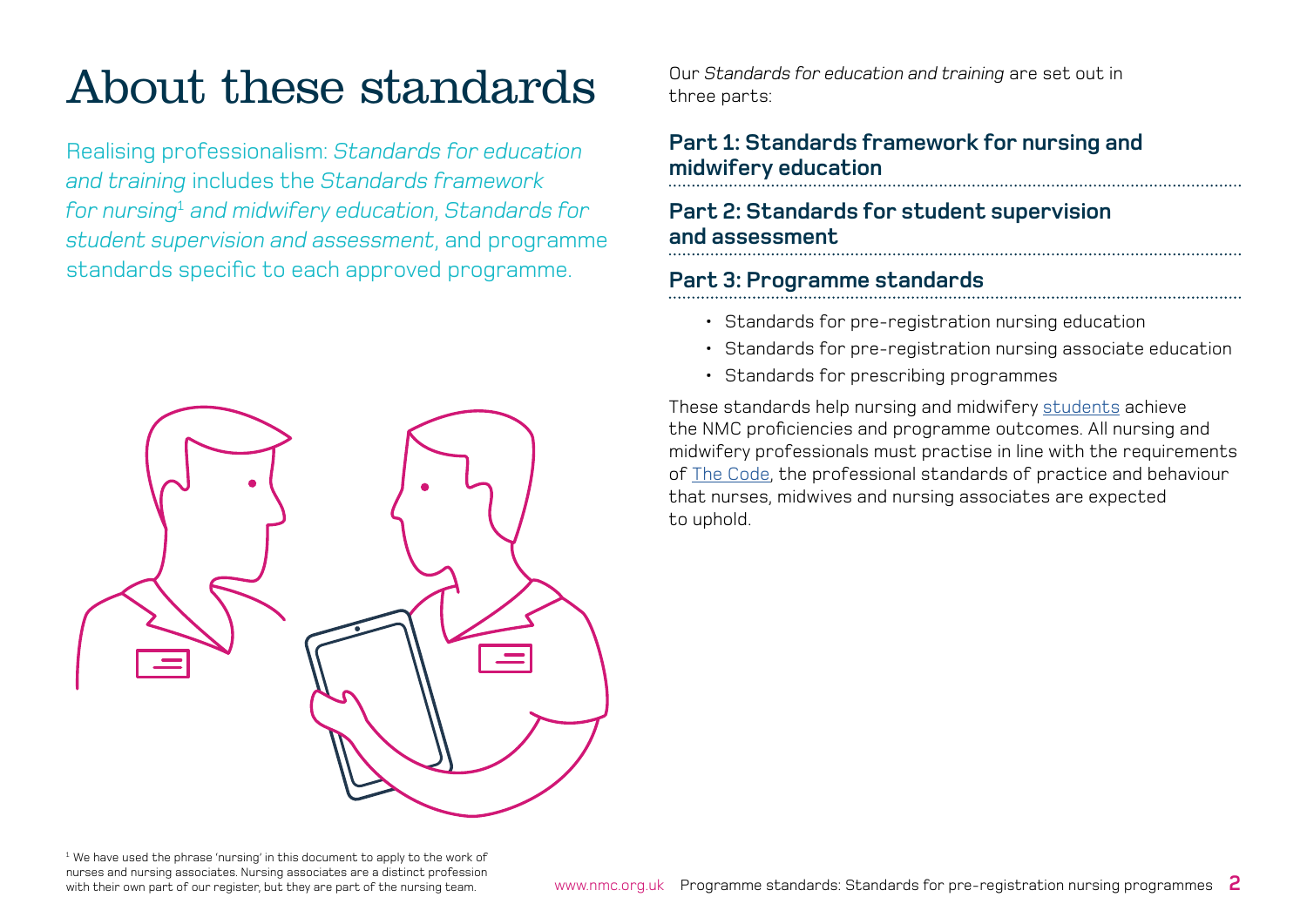# Introduction

Our *Standards for pre-registration nursing programmes* set out the legal requirements, entry requirements, availability of [recognition](#page-17-0)  [of prior learning](#page-17-0), length of programme, methods of assessment and information on the award for all pre-registration nursing education programmes.

Student nurses must successfully complete an NMC approved pre-registration programme in order to meet the *Standards of proficiency for registered nurses* and to be eligible to apply, and be entered onto, the NMC register.

Public safety is central to our standards. Students will be in contact with people throughout their education and it's important that they learn in a safe and effective way.

These programme standards should be read with the NMC *Standards framework for nursing and midwifery education* and *Standards for student supervision and assessment* which apply to all NMC approved programmes. There must be compliance with all these standards for an education institution to be approved and to run any NMC approved programme.

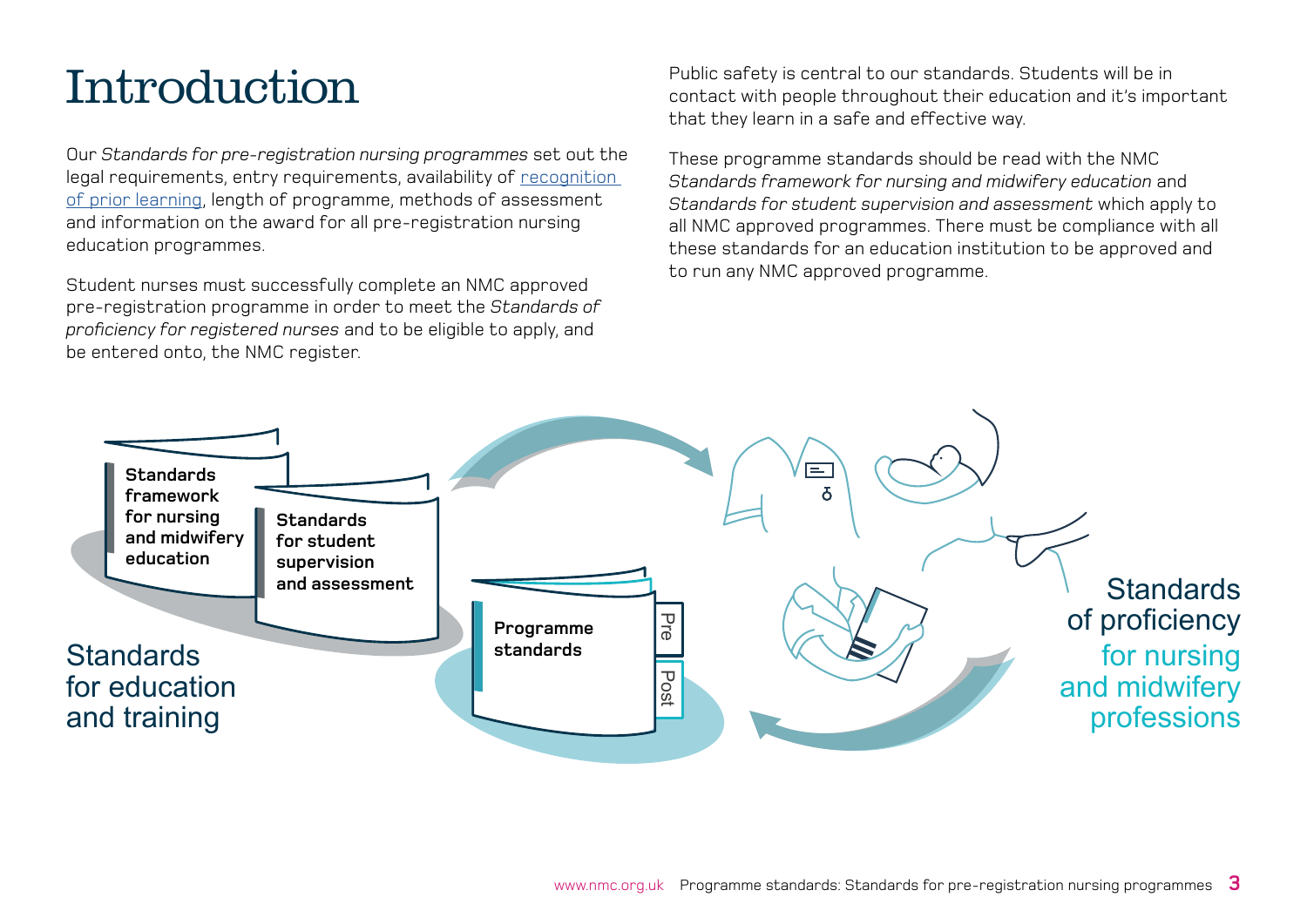Education providers structure their educational programmes to comply with our programme standards. They also design their curricula around the published proficiencies for a particular programme and students are assessed against these proficiencies to make sure they are capable of providing safe and effective care. Proficiencies are the knowledge, skills and behaviours that nurses and midwives need in order to practise. We publish standards of proficiency for the nursing and midwifery professions as well as proficiencies for NMC approved post-registration programmes.

Through our [quality assurance](#page-17-0) (QA) processes we check that education programmes meet all of our standards regarding the structure and delivery of educational programmes, that the programme outcomes relate to the expected proficiencies for particular qualifications and that the [approved education](#page-16-0)  [institutions](#page-16-0) (AEIs) and [practice learning partners](#page-16-0) are managing risks effectively. Using internal and external intelligence we monitor risks to quality in education and training; this intelligence gathering includes analysis of system regulator reports.

Before any programme can be run, we make sure it meets our standards. We do this through an approvals process, in accordance with our *Quality assurance framework*.

### **Legislative framework**

Article 15(1) of the Nursing and Midwifery Order 2001 [\('the Order'](https://www.nmc.org.uk/globalassets/sitedocuments/legislation/the-nursing-and-midwifery-order-2001-consolidated-text.pdf)) requires the Council to establish standards for education and training which are necessary to achieve the standards of proficiency for admission to the register, as required by Article 5(2) of the Order. The standards for pre-registration nursing programmes are established under the provision of Article 15(1) of the Order.

Overall responsibility for the day-to-day management of the quality of any educational programme lies with an AEI in partnership with practice learning partners.

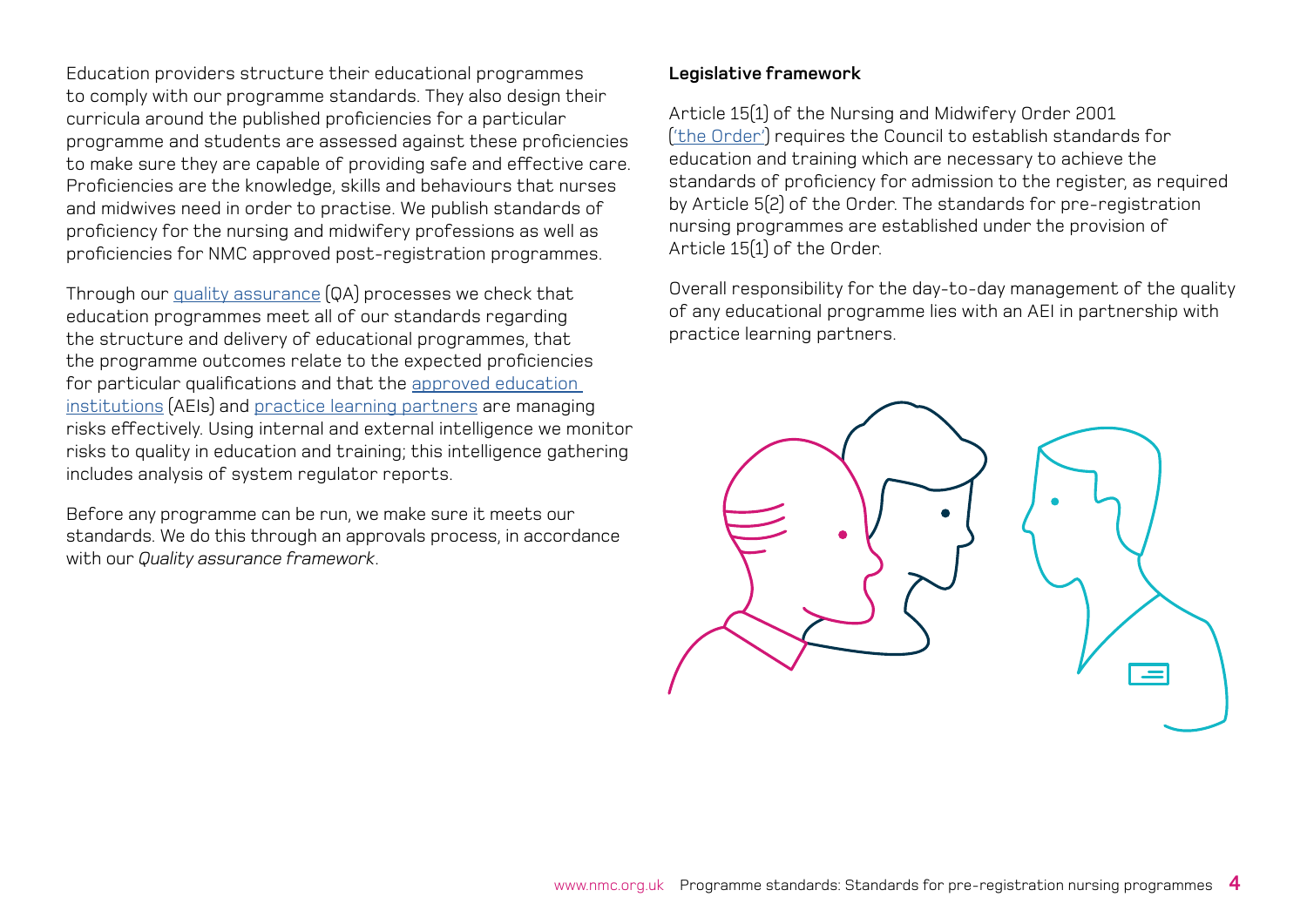# Four fields of nursing practice

In accordance with the Nurses & Midwives (Part and Entries in the Register) Order of Council 2004 (SI 2004/1765), which states that entries in the register are to include a registrant's field of practice, UK students that qualify in a specific field of practice as a level 1 nurse may apply to enter the NMC register as a nurse in one or more of the four fields of nursing practice: adult, children, learning disabilities and mental health.

AEIs and their practice learning partners have ownership and accountability for the development, delivery and management of pre-registration nursing programme curricula. Pre-registration nursing programmes may offer various routes to registration however, all programmes leading to registration must include routes within the programme specific to the relevant fields of nursing practice for which approval is being sought.

The *Standards framework for nursing and midwifery education* and these programme requirements give AEIs in partnership with practice partners the flexibility to design their own curriculum and the autonomy to decide on the proportion of generic and field specific hours provided. In designing curricula for dual award (that is, a programme of study that leads to registration in two fields of nursing practice) the NMC expects the AEI to design and deliver a programme of suitable length that ensures the student is proficient in delivering safe and effective care in both fields of nursing.

Programme curricula must cover the outcomes set out in platforms 1-7 of *Standards of proficiency for registered nurses* and the communication and relationship management skills and nursing procedures set out in the Annexes to that document. All nursing students across all fields of nursing must have the necessary learning supervision and assessment in preparation for professional practice as a registered nurse. The adult nursing field must also include the content and competencies specified in relevant EU legislation.

We believe that involving our service users and members of the public in the planning and delivery of curricula will promote public confidence in the education of future nurses. We encourage the use of supportive evidence and engagement from [people](#page-16-0) who have experienced care by adult, children's, learning disabilities or mental health nurses to inform programme design and delivery for all fields of nursing practice.

Nursing students will learn and be assessed in theory, [simulation](#page-17-0) and practice environments. AEIs and practice placement partners must ensure that students meet the proficiencies relevant to their anticipated field(s) of nursing practice by the end of the programme. On successful completion of a programme students will be registered by the NMC as qualifying in one or more field of nursing practice.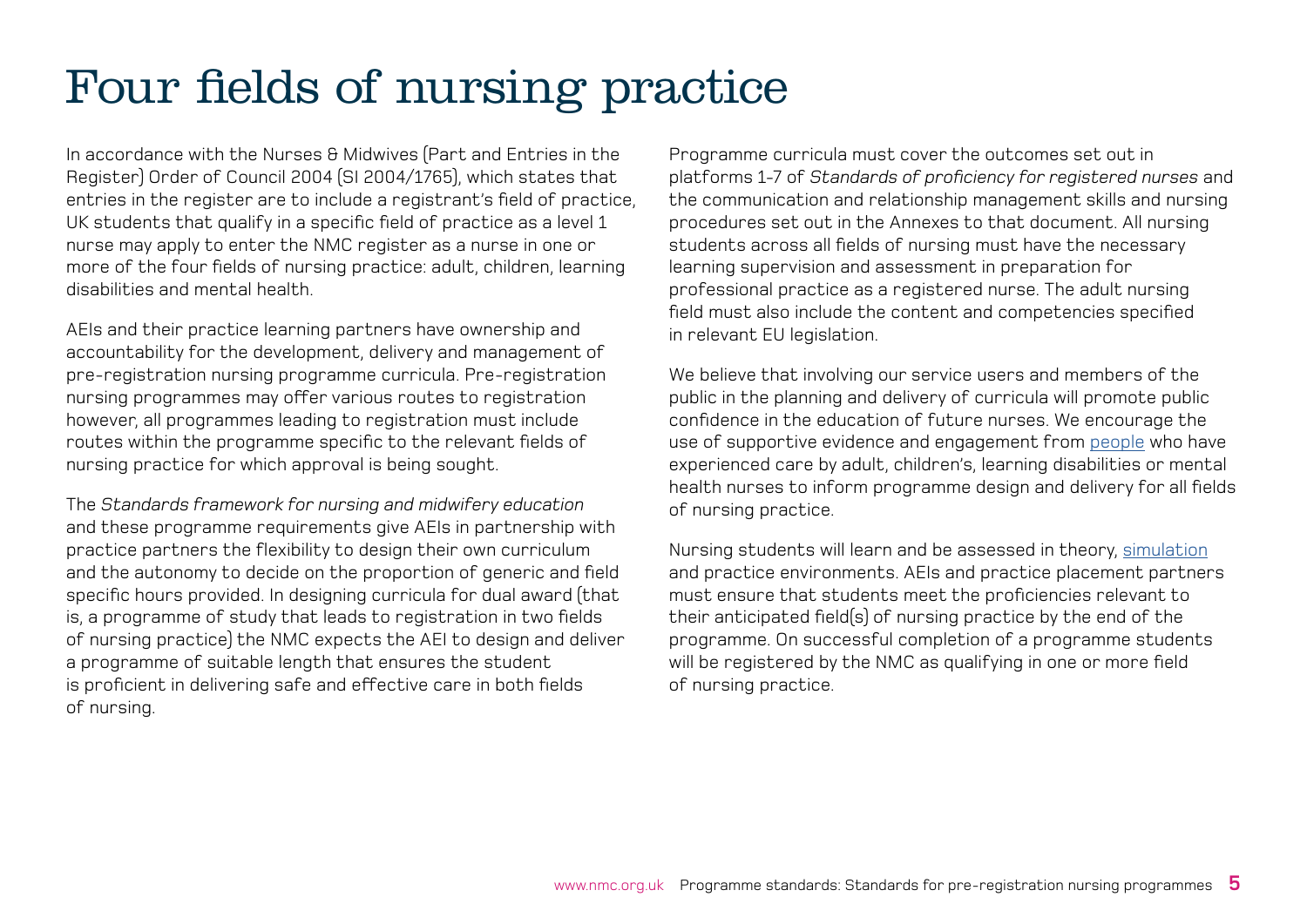# The student journey

Standards for pre-registration nursing programmes follow the student journey and are grouped under the following five headings:

### **1. [Selection, admission and progression](#page-6-0)**

Standards about an applicant's suitability and continued participation in a pre-registration nursing programme

## **2. [Curriculum](#page-8-0)**

Standards for the content, delivery and evaluation of the pre-registration nursing programme

### **3. [Practice learning](#page-9-0)**

Standards specific to pre-registration learning for nurses that takes place in practice settings

## **4. [Supervision and assessment](#page-10-0)**

Standards for safe and effective supervision and assessment for pre-registration nursing programmes

## **5. [Qualification to be awarded](#page-11-0)**

Standards which state the award and information for the NMC register.

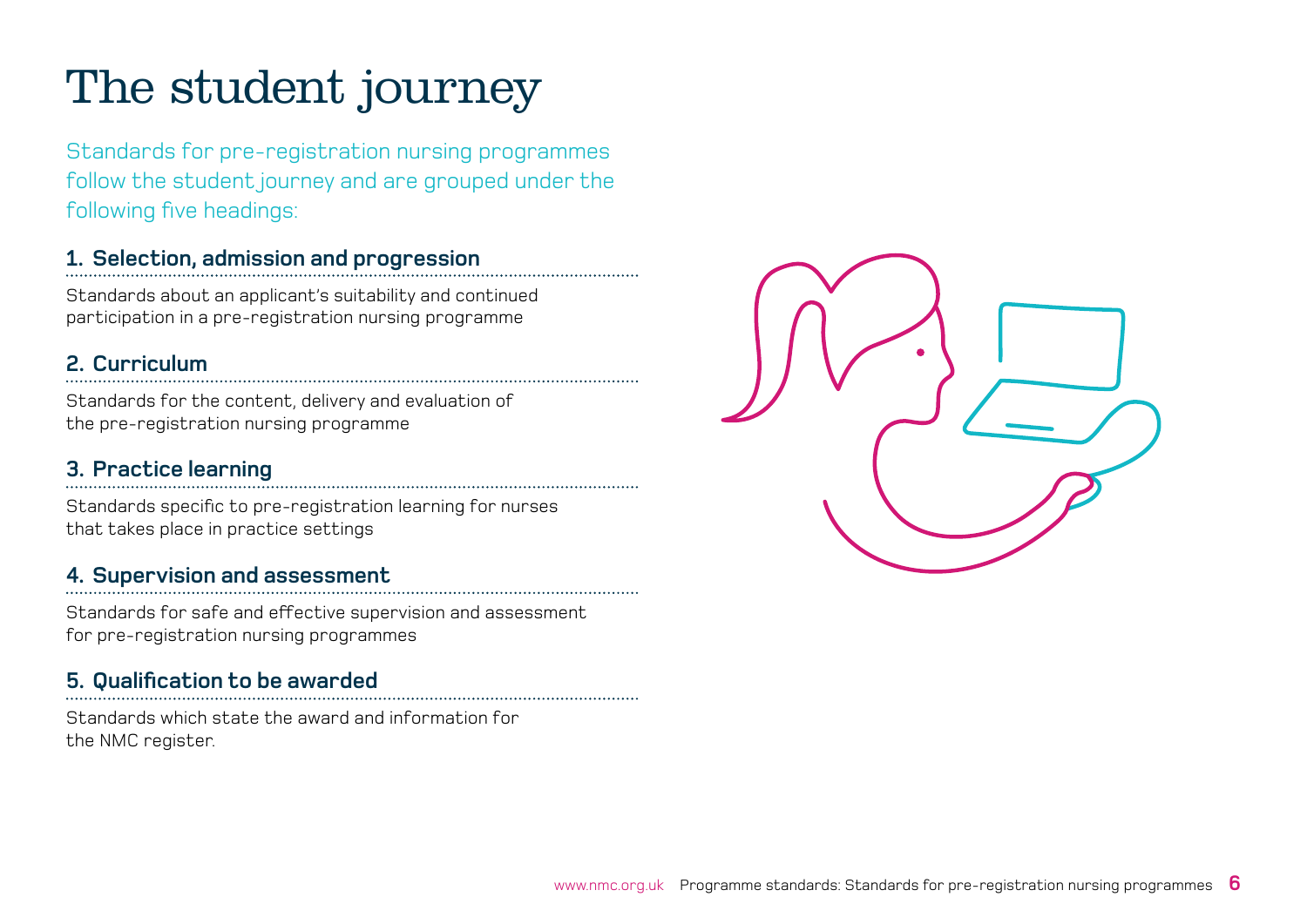# <span id="page-6-0"></span>1 Selection, admission and progression

- 1.1 Confirm on entry to the programme that students:
	- 1.1.1 are suitable for their intended field of nursing practice: adult, mental health, learning disabilities and children's nursing
	- 1.1.2 demonstrate values in accordance with the Code
	- 1.1.3 have capability to learn behaviours in accordance with the Code
	- 1.1.4 have capability to develop numeracy skills required to meet programme outcomes
	- 1.1.5 can demonstrate proficiency in English language
	- 1.1.6 have capability in literacy to meet programme outcomes
	- 1.1.7 have capability for digital and technological literacy to meet programme outcomes.

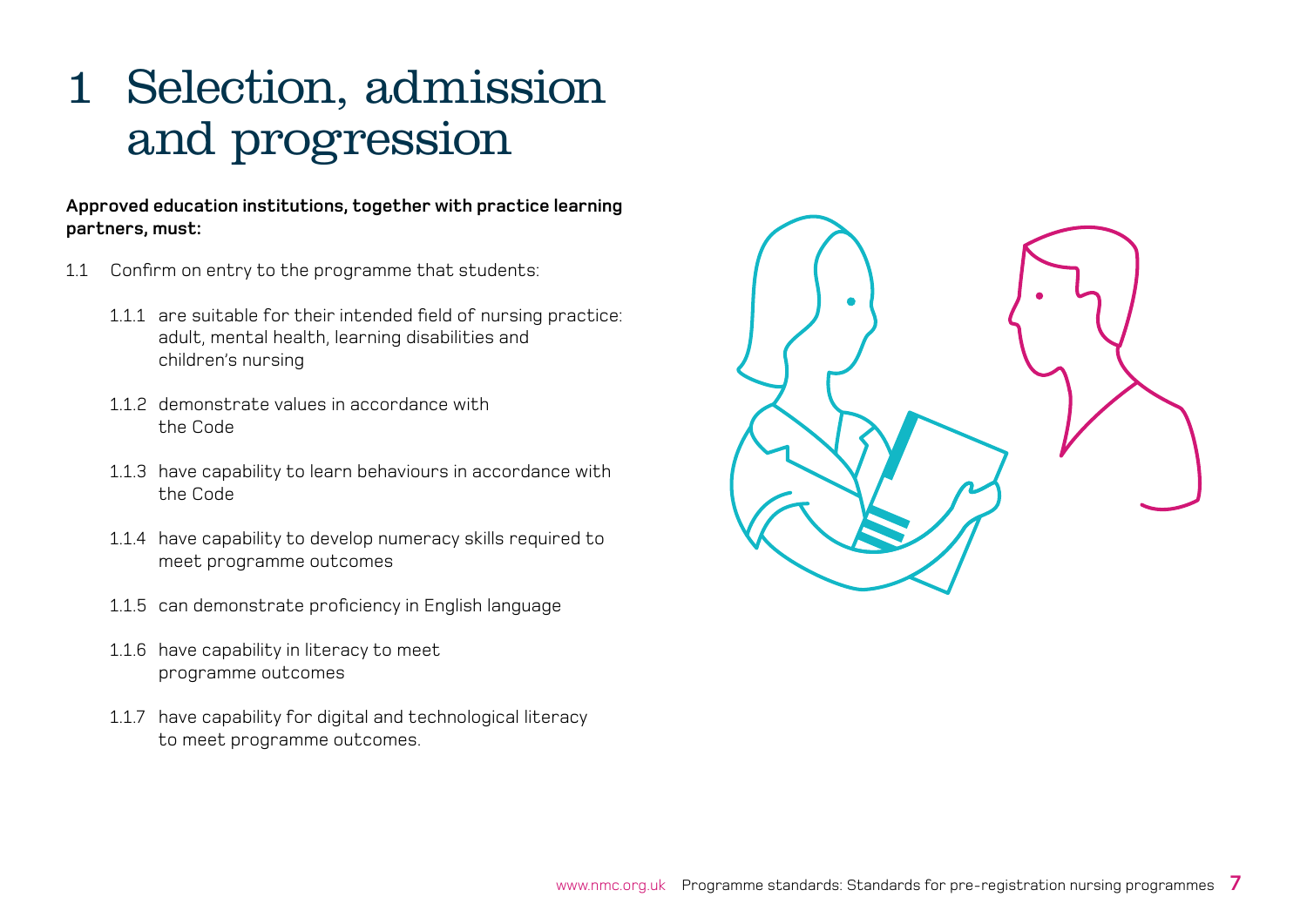- 1.2 ensure students' [health and character](#page-16-0) are sufficient to enable safe and effective practice on entering the programme, throughout the programme and when submitting the supporting declaration of health and character in line with the NMC's [health and character decision-making guidance](https://www.nmc.org.uk/globalassets/sitedocuments/registration/character-and-health-decision-making-guidance.pdf). This includes satisfactory occupational health assessment and criminal record checks
- 1.3 ensure students are fully informed of the requirement to declare immediately any cautions or convictions, pending charges<sup>2</sup> or adverse determinations made by other regulators, professional bodies and educational establishments, and that any declarations are dealt with promptly, fairly and lawfully
- 1.4 ensure the registered nurse responsible for directing the educational programme or their designated registered nurse substitute is able to provide supporting declarations of health and character for students who have completed a pre-registration nursing programme<sup>3</sup>
- 1.5 permit recognition of prior learning that is capable of being mapped to the *Standards of proficiency for registered nurses* and programme outcomes, up to a maximum of 50 percent of the programme and comply with [Article 31](#page-12-0)(3) of Directive 2005/36/EC (included in [Annexe 1](#page-12-0) of this document)
- 1.6 for NMC registered nurses permit recognition of prior learning that is capable of being mapped to the *Standards of proficiency for registered nurses* and programme outcomes that may be more than 50 percent of the programme
- 1.7 support students throughout the programme in continuously developing their abilities in numeracy, literacy, digital and technological literacy to meet programme outcomes, and
- 1.8 ensure that all those enrolled on pre-registration nursing programmes are compliant with [Article 31\(](#page-12-0)1) of Directive 2005/36/EC regarding general education length as outlined in [Annexe 1](#page-12-0) of this document.



and Registration Appeals) Rules 2004 (SI 2004/1767).

<sup>&</sup>lt;sup>2</sup> By 'pending charge' we mean police charge pending conclusion of the criminal

proceedings in line with the NMC's guidance on health and character.

 $3$  Rule 6 $[1]$ (a) $[i]$  of the Nursing and Midwifery Council (Education, Registration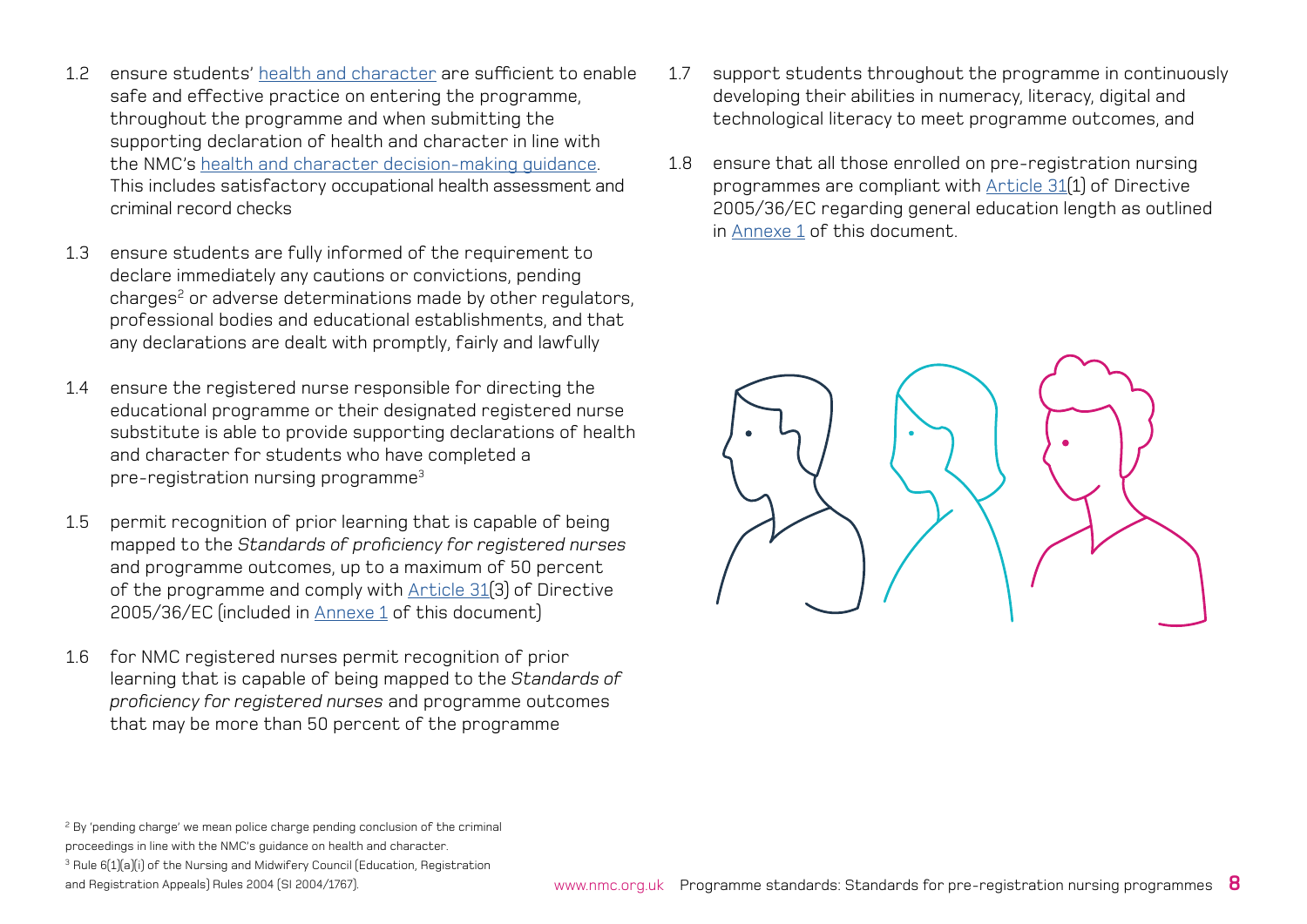## <span id="page-8-0"></span>2 Curriculum

- 2.1 ensure that programmes comply with the NMC *Standards framework for nursing and midwifery education*
- 2.2 comply with the NMC *Standards for student supervision and assessment*
- 2.3 ensure that programme learning outcomes reflect the *Standards of proficiency for registered nurses* and each of the four fields of nursing practice: adult, mental health, learning disabilities and children's nursing
- 2.4 design and deliver a programme that supports students and provides exposure across all four fields of nursing practice: adult, mental health, learning disabilities and children's nursing
- 2.5 state routes within their pre-registration nursing programme that allows students to enter the register in one or more of the specific fields of nursing practice: adult, mental health, learning disabilities or children's nursing
- 2.6 set out the general and professional content necessary to meet the *Standards of proficiency for registered nurses* and programme outcomes
- 2.7 set out the content necessary to meet the programme outcomes for each field of nursing practice: adult, mental health, learning disabilities and children's nursing
- 2.8 ensure that field-specific content in relation to the law, safeguarding, consent, pharmacology and medicines administration and optimisation is included for entry to the register in one or more fields of nursing practice
- 2.9 ensure the curriculum provides an equal balance of theory and practice learning using a range of learning and teaching strategies
- 2.10 ensure that programmes delivered in Wales comply with legislation which supports use of the Welsh language
- 2.11 ensure pre-registration nursing programmes leading to registration in the adult field of practice are mapped to the content for nurses responsible for general care as set out in [Annexe V.2](#page-15-0) point 5.2.1 of Directive 2005/36/EC (included in [Annexe 1](#page-12-0) of this document)
- 2.12 ensure that all pre-registration nursing programmes meet the equivalent of minimum programme length for nurses responsible for general care in [Article 31](#page-12-0)(3) of Directive 2005/36/EC (included in [Annexe 1](#page-12-0) of this document)
- 2.13 ensure programmes leading to registration in two fields of nursing practice are of suitable length to ensure proficiency in both fields of nursing, and
- 2.14 ensure programmes leading to nursing registration and registration in another profession, are of suitable length and nursing proficiencies and outcomes are achieved in a nursing context.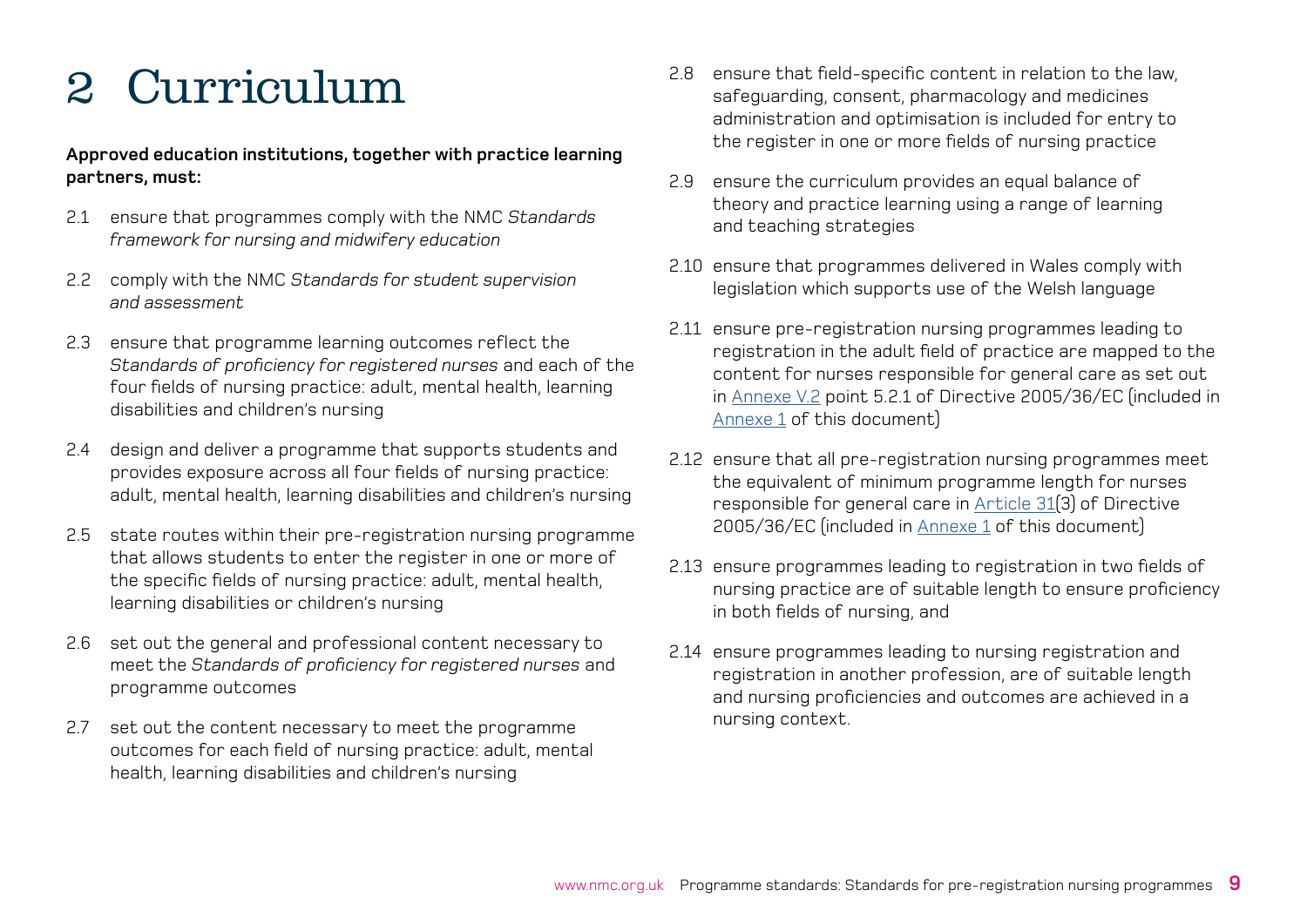# <span id="page-9-0"></span>3 Practice learning

- 3.1 provide practice learning opportunities that allow students to develop and meet the *Standards of proficiency for registered nurses* to deliver safe and effective care to a diverse range of people across the four fields of nursing practice: adult, mental health, learning disabilities and children's nursing
- 3.2 ensure that students experience the variety of practice expected of registered nurses to meet the holistic needs of people of all ages
- 3.3 provide practice learning opportunities that allow students to meet the communication and relationship management skills and nursing procedures, as set out in *Standards of proficiency for registered nurses*, within their selected fields of nursing practice: adult, mental health, learning disabilities and children's nursing
- 3.4 ensure technology enhanced and simulation-based learning opportunities are used effectively and proportionately to support learning and assessment and pre-registration nursing programmes leading to registration in the adult field of practice comply with [Article 31](#page-12-0)(5) of Directive 2005/36/EC (included in [Annexe 1](#page-12-0) of this document)
- 3.5 take account of students' individual needs and personal circumstances when allocating their practice learning including making [reasonable adjustments](#page-16-0) for students with disabilities
- 3.6 ensure students experience the range of hours expected of registered nurses, and
- 3.7 ensure that students are [supernumerary](#page-17-0).

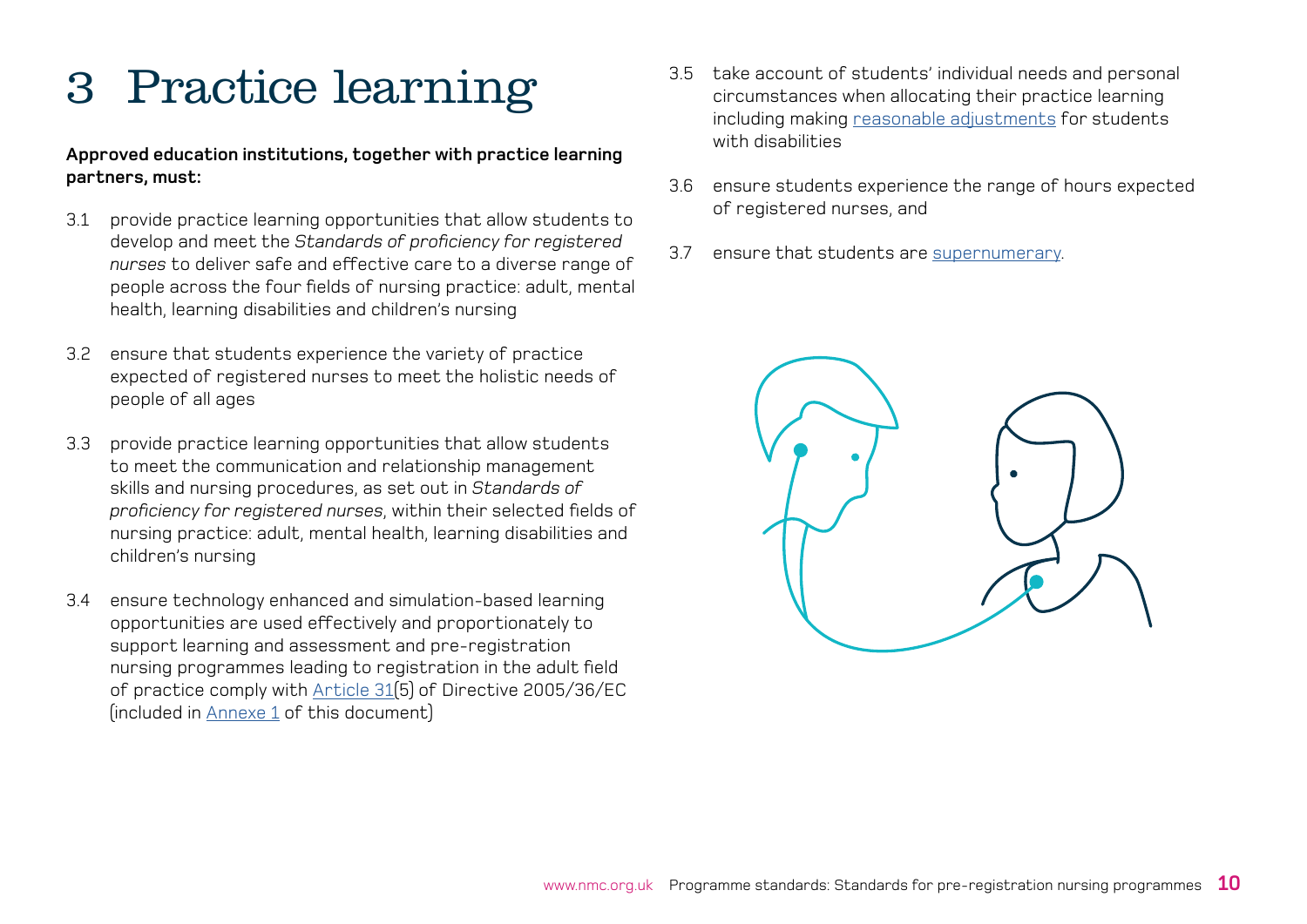## <span id="page-10-0"></span>4 Supervision and assessment

- 4.1 ensure that support, supervision, learning and assessment provided complies with the NMC *Standards framework for nursing and midwifery education*
- 4.2 ensure that support, supervision, learning and assessment provided complies with the NMC *Standards for student supervision and assessment*
- 4.3 ensure they inform the NMC of the name of the registered nurse responsible for directing the education programme
- 4.4 provide students with feedback throughout the programme to support their development
- 4.5 ensure throughout the programme that students meet the *Standards of proficiency for registered nurses* and programme outcomes for their fields of nursing practice: adult, mental health, learning disabilities and children's nursing
- 4.6 ensure that all programmes include a health numeracy assessment related to nursing proficiencies and calculation of medicines which must be passed with a score of 100%
- 4.7 ensure that students meet all communication and relationship management skills and nursing procedures within their fields of nursing practice: adult, mental health, learning disabilities and children's nursing
- 4.8 assess students to confirm proficiency in preparation for professional practice as a registered nurse
- 4.9 ensure that there is equal weighting in the assessment of theory and practice
- 4.10 ensure that all proficiencies are recorded in an ongoing record of achievement which must demonstrate the achievement of proficiencies and skills set out in *Standards of proficiency for registered nurses*, and
- 4.11 ensure the knowledge and skills for nurses responsible for general care set out in [Article 31\(](#page-12-0)6) and the competencies for nurses responsible for general care set out in [Article 31\(](#page-12-0)7) of Directive 2005/36/EC for pre-registration nursing programmes leading to registration in the adult field of practice have been met. [\(Annexe 1](#page-12-0) of this document).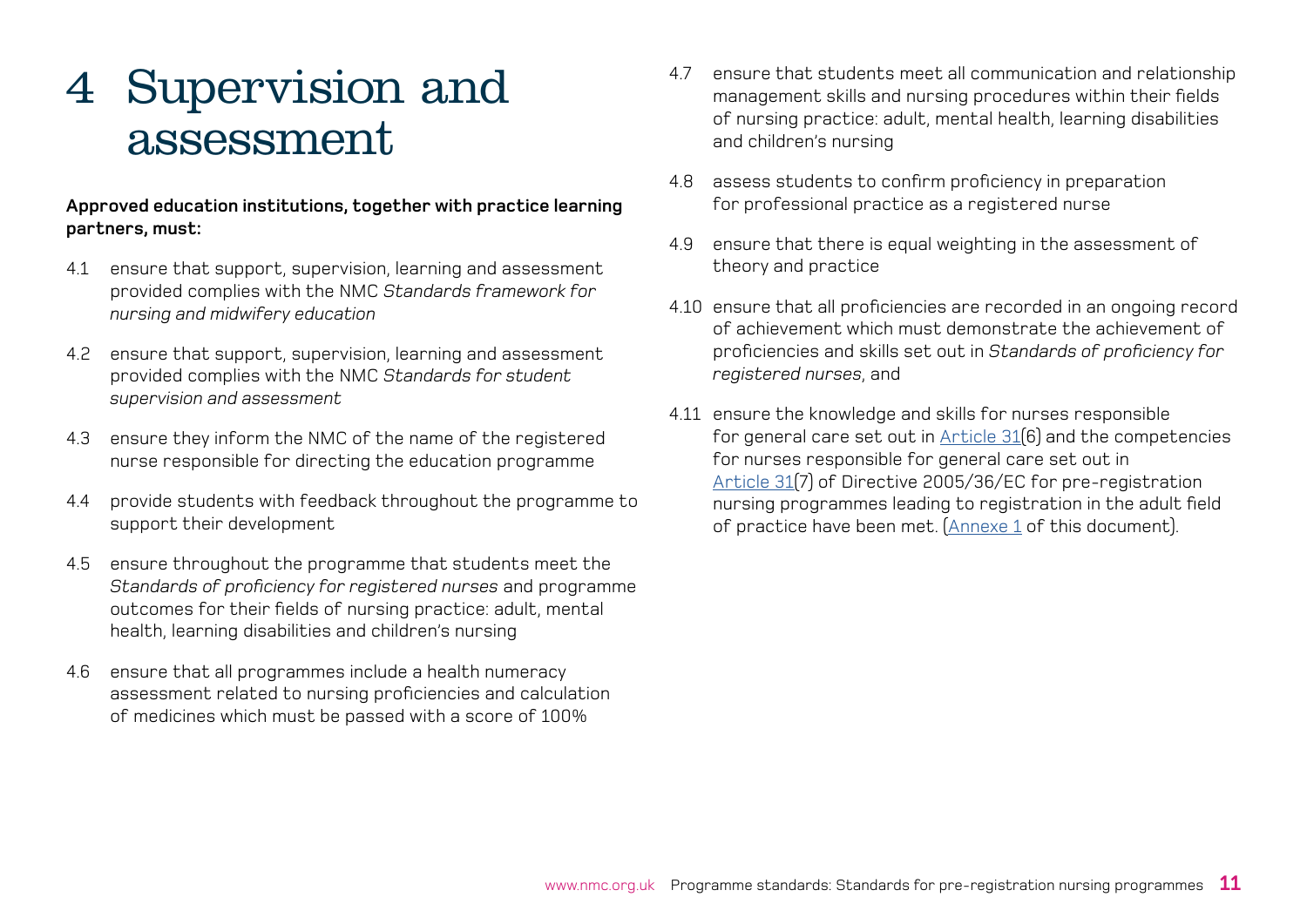## <span id="page-11-0"></span>5 Qualification to be awarded

- 5.1 ensure that the minimum award for a pre-registration nursing programme is a bachelor's degree, and
- 5.2 notify students during and before completion of the programme that they have [five years](https://www.nmc.org.uk/globalassets/sitedocuments/registration/registering-more-than-five-years-after-qualifying.pdf) to register their award with the NMC. In the event of a student failing to register their qualification within five years they will have to undertake additional education and training or gain such experience as specified in [our standards.](http://www.nmc.org.uk/globalassets/sitedocuments/registration/registering-more-than-five-years-after-qualifying.pdf  )

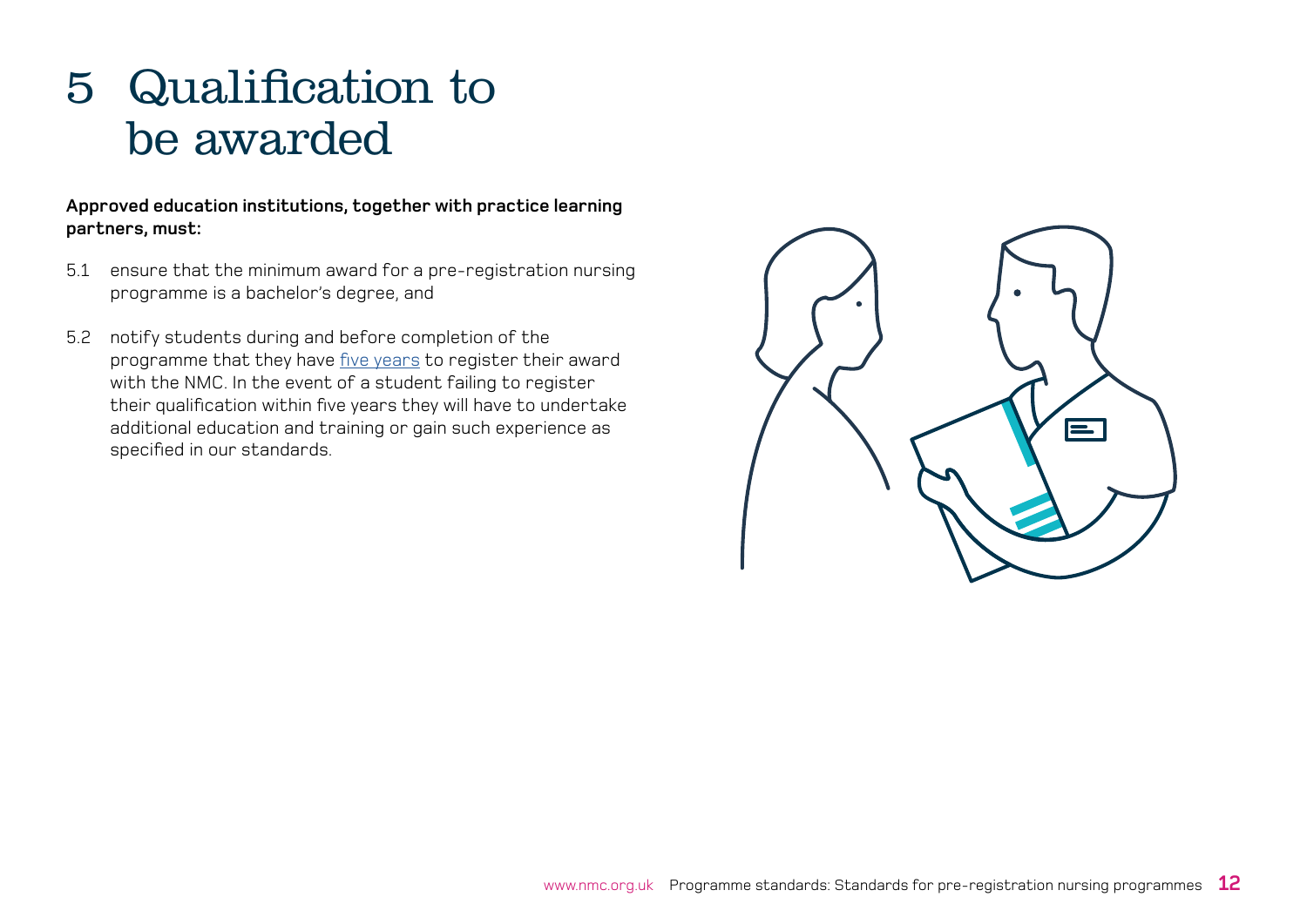## <span id="page-12-0"></span>Annexe 1

DIRECTIVE 2005/36/EC OF THE EUROPEAN PARLIAMENT AND OF THE COUNCIL on the recognition of professional qualifications (as amended by Directive 2013/55/EU)

## **Article 31**

### **Training of nurses responsible for general care**

- 1. Admission to training for nurses responsible for general care shall be contingent upon either:
	- a completion of general education of 12 years, as attested by a diploma, certificate or other evidence issued by the competent authorities or bodies in a Member State or a certificate attesting success in an examination of an equivalent level and giving access to universities or to higher education institutions of a level recognised as equivalent; or
	- b completion of general education of at least 10 years, as attested by a diploma, certificate or other evidence issued by the competent authorities or bodies in a Member State or a certificate attesting success in an examination of an equivalent level and giving access to a vocational school or vocational training programme for nursing.

2. Training of nurses responsible for general care shall be given on a full-time basis and shall include at least the programme described in Annex V.2, point 5.2.1.

The Commission shall be empowered to adopt delegated acts in accordance with Article 57c concerning amendments to the list set out in point 5.2.1 of Annex V.2 with a view to adapting it to scientific and technical progress.

The amendments referred to in the second subparagraph shall not entail an amendment of existing essential legislative principles in Member States regarding the structure of professions as regards training and conditions of access by natural persons. Such amendments shall respect the responsibility of the Member States for the organisation of education systems, as set out in Article 165(1) TFEU.

3. The training of nurses responsible for general care shall comprise a total of at least three years of study, which may in addition be expressed with the equivalent ECTS credits, and shall consist of at least 4,600 hours of theoretical and clinical training, the duration of the theoretical training representing at least one third and the duration of the clinical training at least one half of the minimum duration of the training. Member States may grant partial exemptions to professionals who have received part of their training on courses which are of at least an equivalent level.

The Member States shall ensure that institutions providing nursing training are responsible for the coordination of theoretical and clinical training throughout the entire study programme.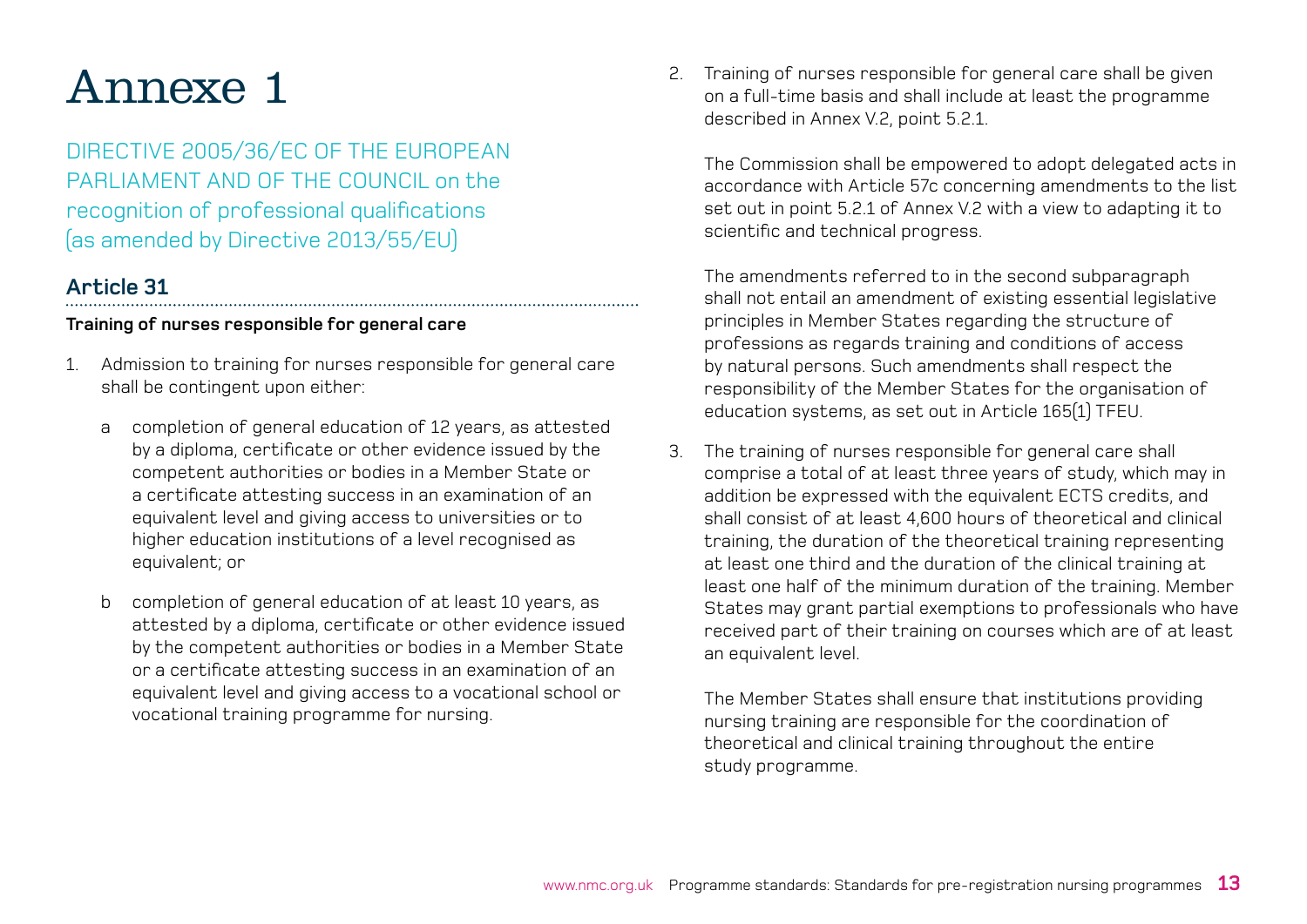- 4. Theoretical education is that part of nurse training from which trainee nurses acquire the professional knowledge, skills and competences required under paragraphs 6 and 7. The training shall be given by teachers of nursing care and by other competent persons, at universities, higher education institutions of a level recognised as equivalent or at vocational schools or through vocational training programmes for nursing.
- 5. Clinical training is that part of nurse training in which trainee nurses learn, as part of a team and in direct contact with a healthy or sick individual and/or community, to organise, dispense and evaluate the required comprehensive nursing care, on the basis of the knowledge, skills and competences which they have acquired. The trainee nurse shall learn not only how to work in a team, but also how to lead a team and organise overall nursing care, including health education for individuals and small groups, within health institutes or in the community.

This training shall take place in hospitals and other health institutions and in the community, under the responsibility of nursing teachers, in cooperation with and assisted by other qualified nurses. Other qualified personnel may also take part in the teaching process.

Trainee nurses shall participate in the activities of the department in question insofar as those activities are appropriate to their training, enabling them to learn to assume the responsibilities involved in nursing care.

- 6. Training for nurses responsible for general care shall provide an assurance that the professional in question has acquired the following knowledge and skills:
	- a comprehensive knowledge of the sciences on which general nursing is based, including sufficient understanding of the structure, physiological functions and behaviour of healthy and sick persons, and of the relationship between the state of health and the physical and social environment of the human being;
	- b knowledge of the nature and ethics of the profession and of the general principles of health and nursing;
	- c adequate clinical experience; such experience, which should be selected for its training value, should be gained under the supervision of qualified nursing staff and in places where the number of qualified staff and equipment are appropriate for the nursing care of the patient;
	- d the ability to participate in the practical training of health personnel and experience of working with such personnel;
	- e experience of working together with members of other professions in the health sector.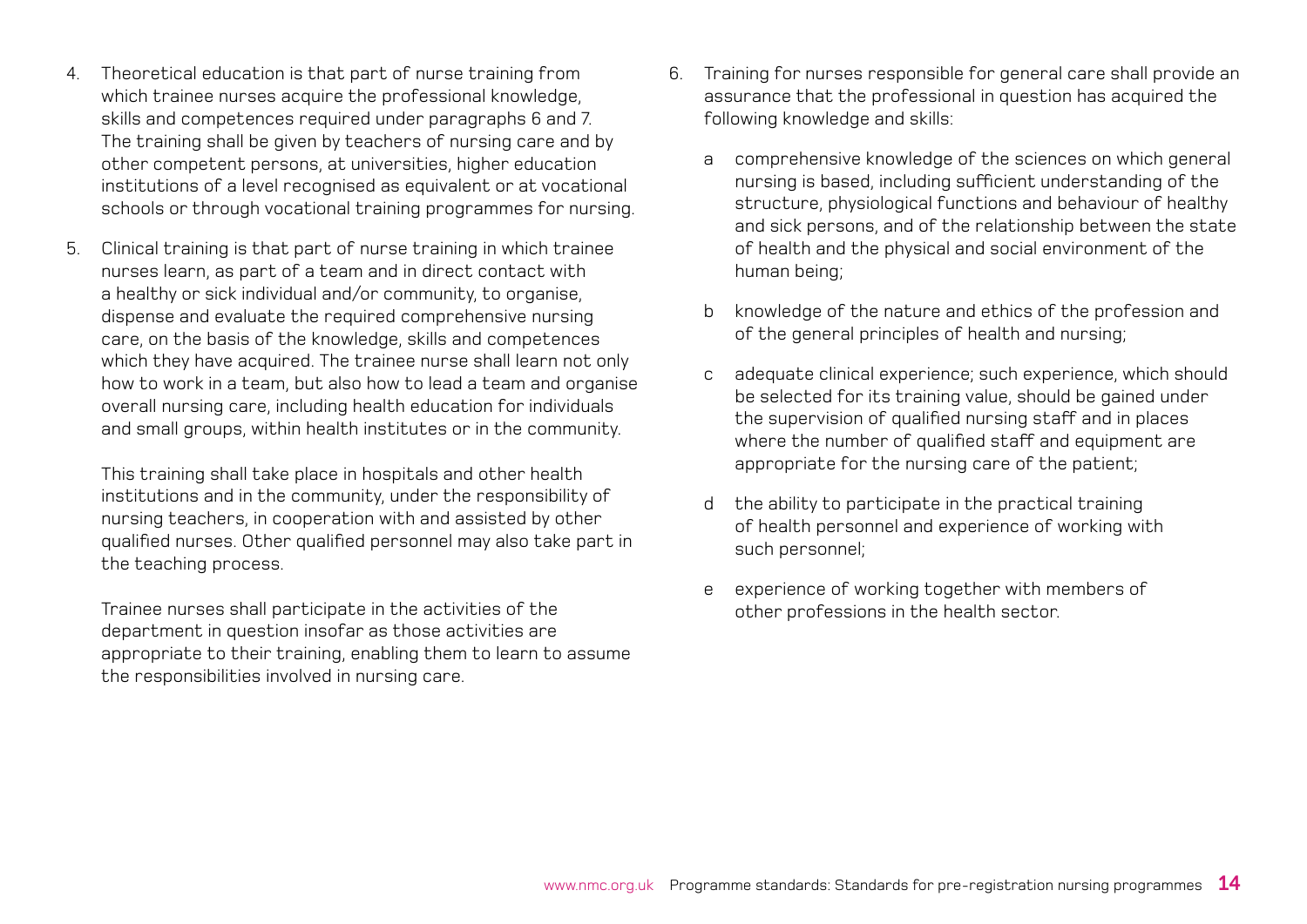- 7. Formal qualifications as a nurse responsible for general care shall provide evidence that the professional in question is able to apply at least the following competences regardless of whether the training took place at universities, higher education institutions of a level recognised as equivalent or at vocational schools or through vocational training programmes for nursing:
	- a competence to independently diagnose the nursing care required using current theoretical and clinical knowledge and to plan, organise and implement nursing care when treating patients on the basis of the knowledge and skills acquired in accordance with points (a), (b) and (c) of paragraph 6 in order to improve professional practice;
	- b competence to work together effectively with other actors in the health sector, including participation in the practical training of health personnel on the basis of the knowledge and skills acquired in accordance with points (d) and (e) of paragraph 6;
	- c competence to empower individuals, families and groups towards healthy lifestyles and self-care on the basis of the knowledge and skills acquired in accordance with points (a) and (b) of paragraph 6;
- d competence to independently initiate life-preserving immediate measures and to carry out measures in crises and disaster situations;
- e competence to independently give advice to, instruct and support persons needing care and their attachment figures;
- f competence to independently assure the quality of, and to evaluate, nursing care;
- g competence to comprehensively communicate professionally and to cooperate with members of other professions in the health sector;
- h competence to analyse the care quality to improve their own professional practice as a nurse responsible for general care.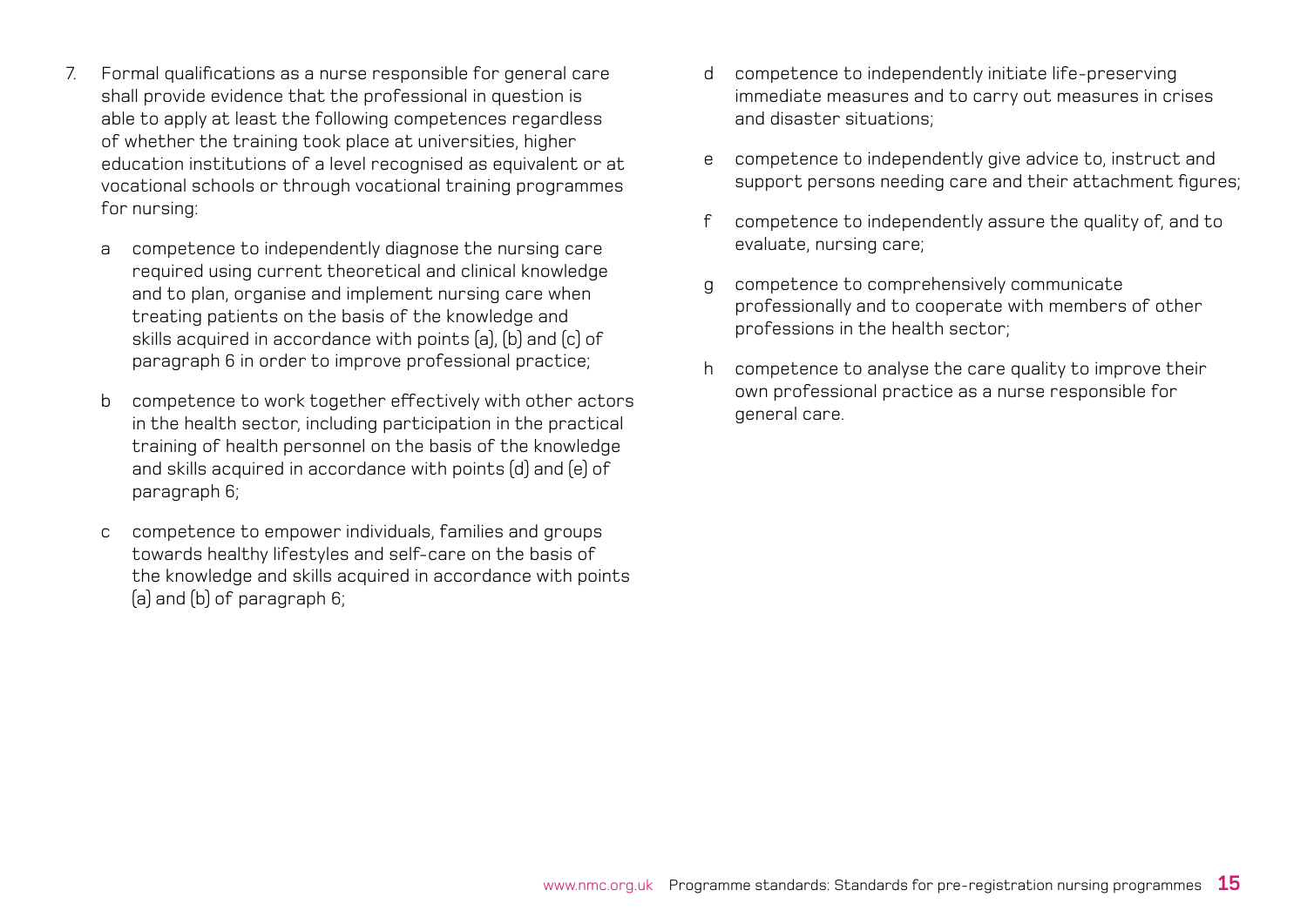## <span id="page-15-0"></span>**V.2. NURSE RESPONSIBLE FOR GENERAL CARE**

### **5.2.1. Training programme for nurses responsible for general care**

The training leading to the award of a formal qualification of nurses responsible for general care shall consist of the following two parts.

A. Theoretical instruction

#### a. Nursing:

- Nature and ethics of the profession
- General principles of health and nursing
- Nursing principles in relation to:
	- general and specialist medicine
	- general and specialist surgery
	- child care and paediatrics
	- maternity care
	- mental health and psychiatry
	- care of the old and geriatrics

#### b. Basic sciences:

- Anatomy and physiology
- Pathology
- Bacteriology, virology and parasitology
- Biophysics, biochemistry and radiology
- Dietetics
- Hygiene:
	- preventive medicine
	- health education
- Pharmacology
- c. Social sciences:
	- Sociology
	- Psychology
	- Principles of administration
	- Principles of teaching
	- Social and health legislation
	- Legal aspects of nursing
- B. Clinical instruction
	- Nursing in relation to:
		- general and specialist medicine
		- general and specialist surgery
		- child care and paediatrics
		- maternity care
		- mental health and psychiatry
		- care of the old and geriatrics
		- home nursing

One or more of these subjects may be taught in the context of the other disciplines or in conjunction therewith.

The theoretical instruction must be weighted and coordinated with the clinical instruction in such a way that the knowledge and skills referred to in this Annex can be acquired in an adequate fashion.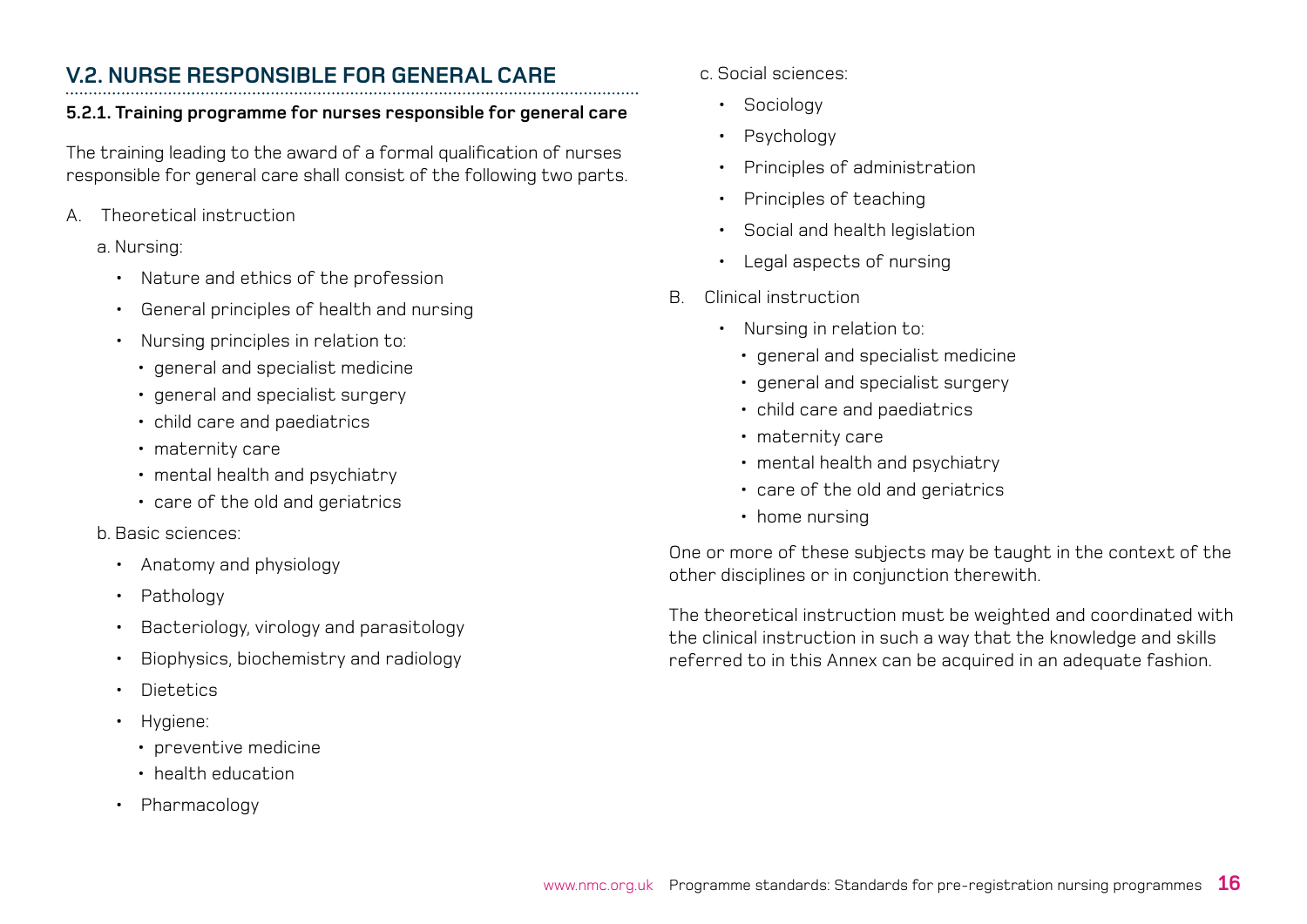<span id="page-16-0"></span>

#### **Reasonable adjustments**:

where a student requires reasonable adjustment related to a disability or adjustment relating to any protected characteristics as set out in the equalities and human rights legislation.

### **Approved education institutions (AEIs)**: the status awarded by the NMC to an institution, or part of an institution, or combination of institutions that works in partnership with practice placement and work placed learning providers. AEIs will have provided us with assurance that they are accountable and capable of delivering NMC approved education programmes.

**Educators**: in the context of the NMC *Standards for education and training* educators are those who deliver, support, supervise and assess theory, practice and/or work placed learning.

**Equalities and human rights legislation**: prohibits unlawful discrimination on the basis of age, disability, gender reassignment, marriage and civil partnership, pregnancy and maternity, race, religion or belief, sex, sexual orientation and other characteristics. Anti-discrimination laws can be country specific and there are some legally binding international protections.

### **(Good) health and character requirements**: as stipulated in NMC legislation  $[Articles 9(2)[b] and 5(2)[b] of$ the Nursing and Midwifery Order 2001) 'good health' means that the applicant is capable of safe and effective practice either with or without reasonable adjustments. It does not mean the absence of a health condition or disability. Each applicant seeking admission to the register or to renew registration, whether or not they have been registered before, is required to declare any pending charges, convictions, police cautions and determinations made by other regulatory bodies.

**People**: individuals or groups who receive services from nurses and midwives, healthy and sick people, parents, children, families, carers, representatives, also including educators and students and others within and outside the learning environment.

#### **Practice learning partners**:

organisations that provide practice learning necessary for supporting pre-registration and post-registration students in meeting proficiencies and programme outcomes.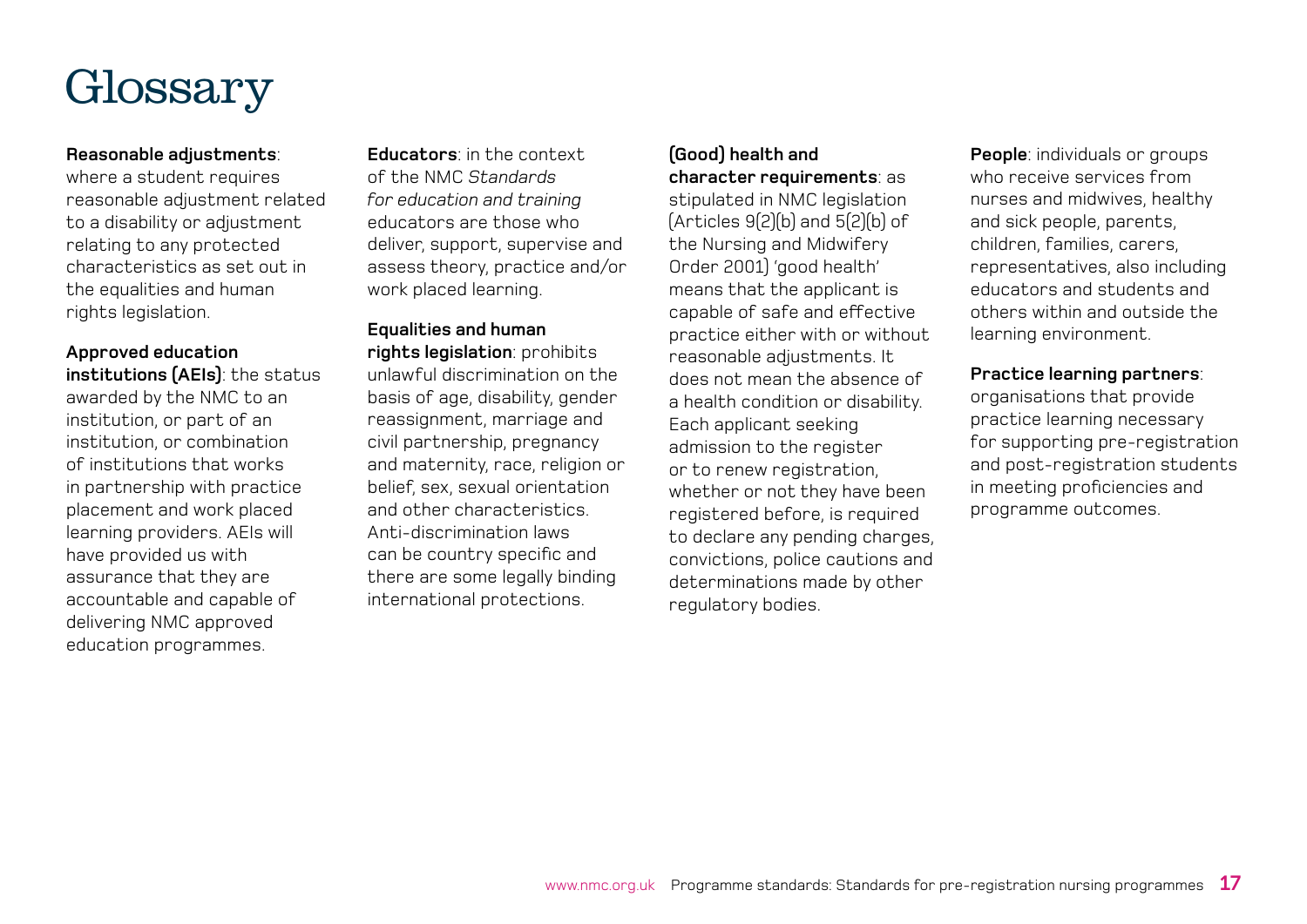#### <span id="page-17-0"></span>**Quality assurance**: NMC

processes for making sure all AEIs and their approved education programmes comply with our standards.

#### **Recognition of prior learning (RPL)**:

a process that enables previous certificated or experiential learning to be recognised and accepted as meeting some programme outcomes, this means it includes both theory and practice achievement.

**Simulation**: an artificial representation of a real world practice scenario that supports student development through experiential learning with the opportunity for repetition, feedback, evaluation and reflection. Effective simulation facilitates safety by enhancing knowledge, behaviours and skills.

**Stakeholders**: any person, group or organisation that has an interest or concern in the situation in question, and may affect or is affected by its actions, objectives or policies. In the context of the NMC *Standards for education and training* this includes students, educators, partner organisations, service users, carers, employers, other professionals, other regulators and education commissioners.

**Student**: any individual enrolled onto an NMC approved education programme whether full time or less than full time.

#### **Supernumerary**:

students in practice or work placed learning must be supported to learn without being counted as part of the staffing required for safe and effective care in that setting. For apprentices, this includes practice placements within their place of employment; this does not apply when they are working in their substantive role. Placements should enable students to learn to provide safe and effective care, not merely to observe; students can and should add real value to care. The contribution students make will increase over time as they gain proficiency and they will continue to benefit from ongoing guidance and feedback. Once a student has demonstrated that they are proficient, they should be able to fulfil tasks without direct oversight. The level of supervision a student needs is based on the professional judgement of their supervisors, taking into account any associated risks and the students' knowledge, proficiency and confidence.